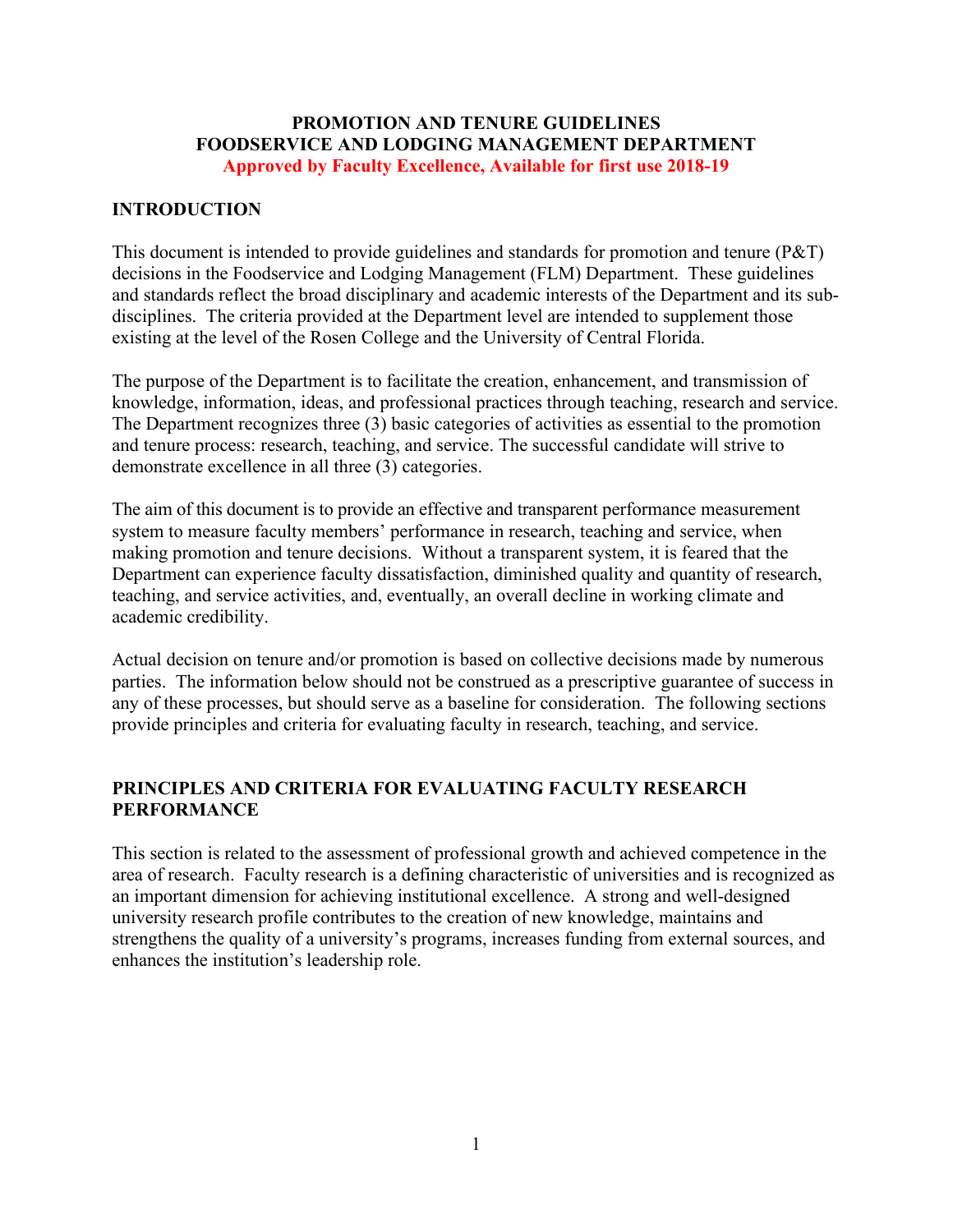One of the primary functions of our Department is the creation, advancement, and dissemination of knowledge in the hospitality and tourism field.<sup>[1](#page-1-0)</sup> Thus, the FLM Department nurtures an environment in which significant and meaningful research can take place through innovative, creative, and relevant research, faculty contribute to and provide leadership in offering solutions to many of the problems faced by the society, and in particular in the hospitality and tourism industry. It is understood that the quality of teaching in the FLM Department and the viability of graduate programs are directly related to the quality of research and scholarship of its faculty.

## **Criteria for Research Performance**

Research productivity is central to the mission of the FLM Department, thus it plays a critical role in promotion and tenure decisions.<sup>[2](#page-1-1)</sup> It is a principal indicator in determining whether we are one of the leading institutions in hospitality and tourism in the country and globally, and it is also crucial to the success of the doctoral degree (Ph.D.) program.

The relevant research activities considered in the evaluation of research performance can be classified under several distinct categories and are consistent with the FLM Department's list of research and other scholarly activity standards. They are as follows:

- Scholarly refereed articles in respected academic journals
- Grants and contracts
- Scholarly books or book chapters: scientific research presented via scholarly books and written for a learned audience
- Refereed and invited conference proceedings
- Academic and industry awards and recognitions

The cumulative progress evaluation will be guided by the following principles:

1) Refereed publications in top rated journals (using the indicative list below) are of overwhelming importance and will carry the greatest weight in the assessment of overall research performance. The reasons are threefold: 1) original scientific output in the field of hospitality and tourism is primarily disseminated through articles in refereed journals; 2) publication in top rated journals is a highly competitive process; and 3) the ranking or reputation of a department is determined by publications in well-known journals. In addition, the following may be considered for partial credit towards research criteria: research briefs, research notes, and discussion papers. A publication is counted for evaluation purposes as of the date on the acceptance letter.

<span id="page-1-0"></span><sup>&</sup>lt;sup>1</sup>The university's vision is to become the "nation's leading metropolitan research university recognized for its intellectual, cultural, technological, and professional contributions and renowned for its outstanding programs and partnerships." See UCF's mission at **<http://www.spc.ucf.edu/SPCMission.html>**.

<span id="page-1-1"></span> $2$  According to recent investigations, research is the single most important career advancement factor. See Weber, K. and Ladkin, A. (2008), Career Advancement for Tourism and Hospitality Academics: Publish, Network, Study, and Plan. *Journal of Hospitality and Tourism Research* 32(4): 423-447.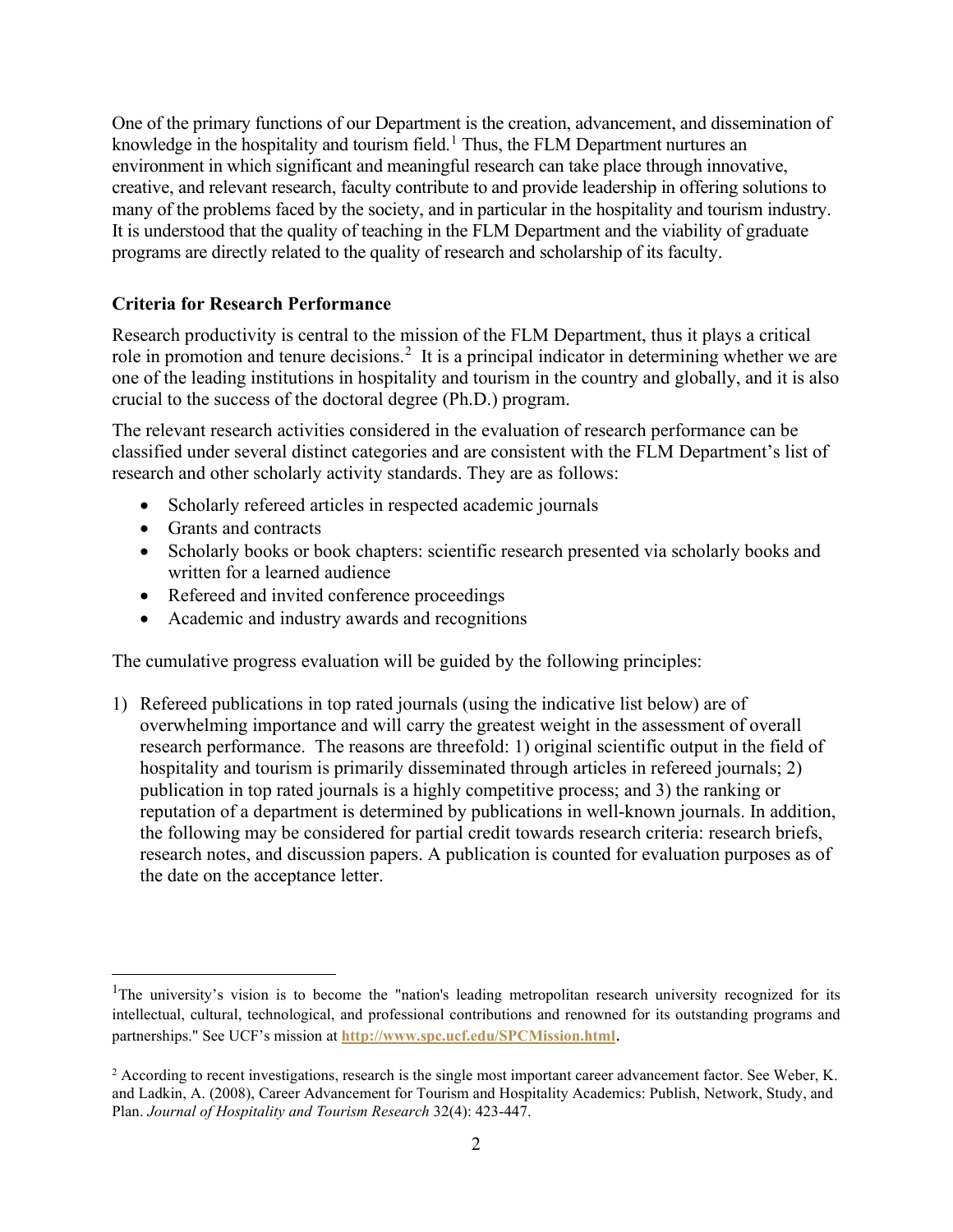- 2) An indicative list of journals is provided to guide faculty in their progress towards promotion and tenure. The list provided reflects well-known recent studies of ranking of scholarly refereed journals in hospitality and tourism.
- 3) Depending on the faculty rank, criteria is provided to guide faculty members in their advancement. For example, tenure track faculty should have published a minimum number of articles in scholarly refereed journals from the indicative journal list (see specific guidelines below). Repeated publications in the same journal may not be considered as an indicator of the quality of the research.
- 4) The assessment of publications should take into account both the quantity and quality. The candidate is expected to demonstrate the ability to be a single/lead author as well as the ability to collaborate with colleagues and graduate students within the college and beyond, as deemed appropriate. Interdisciplinary and cross-disciplinary research is encouraged.
- 5) Sustained research output without any major time gaps in publications.
- 6) Development of a clear research agenda. It is acceptable to have more than one stream of research interest; however, the research should be focused.
- 7) Printed research records should be listed under appropriate headings (e.g. Refereed Journal Articles, Refereed Conference Proceedings, Books, Book Chapters etc.).
- 8) A Cumulative Progress Evaluation (CPE) is conducted annually by each of the following: the department P&T Committee, the Department Chair, and the Dean. An annual faculty evaluation is conducted every year by the department chair. Positive annual evaluations and CPEs alone do not necessarily guarantee promotion and/or tenure.
- 9) Research recognitions such as best paper awards, citation records, most downloaded paper etc. are given due consideration as indicators of research productivity and research quality.

#### **Ranking of Journals**

Tier-One Journals**:** The FLM Department approved the Annual Faculty Performance Evaluation Guidelines in December 2009. In this document, the following journals (listed alphabetically) are identified and approved as tier one journals in the hospitality and tourism field by the FLM Department**:**

- Cornell Hospitality Quarterly
- International Journal of Contemporary Hospitality Management
- International Journal of Hospitality Management
- International Journal of Hospitality and Tourism Administration
- Journal of Foodservice Business Research
- Journal of Hospitality & Tourism Research
- Journal of Hospitality Marketing & Management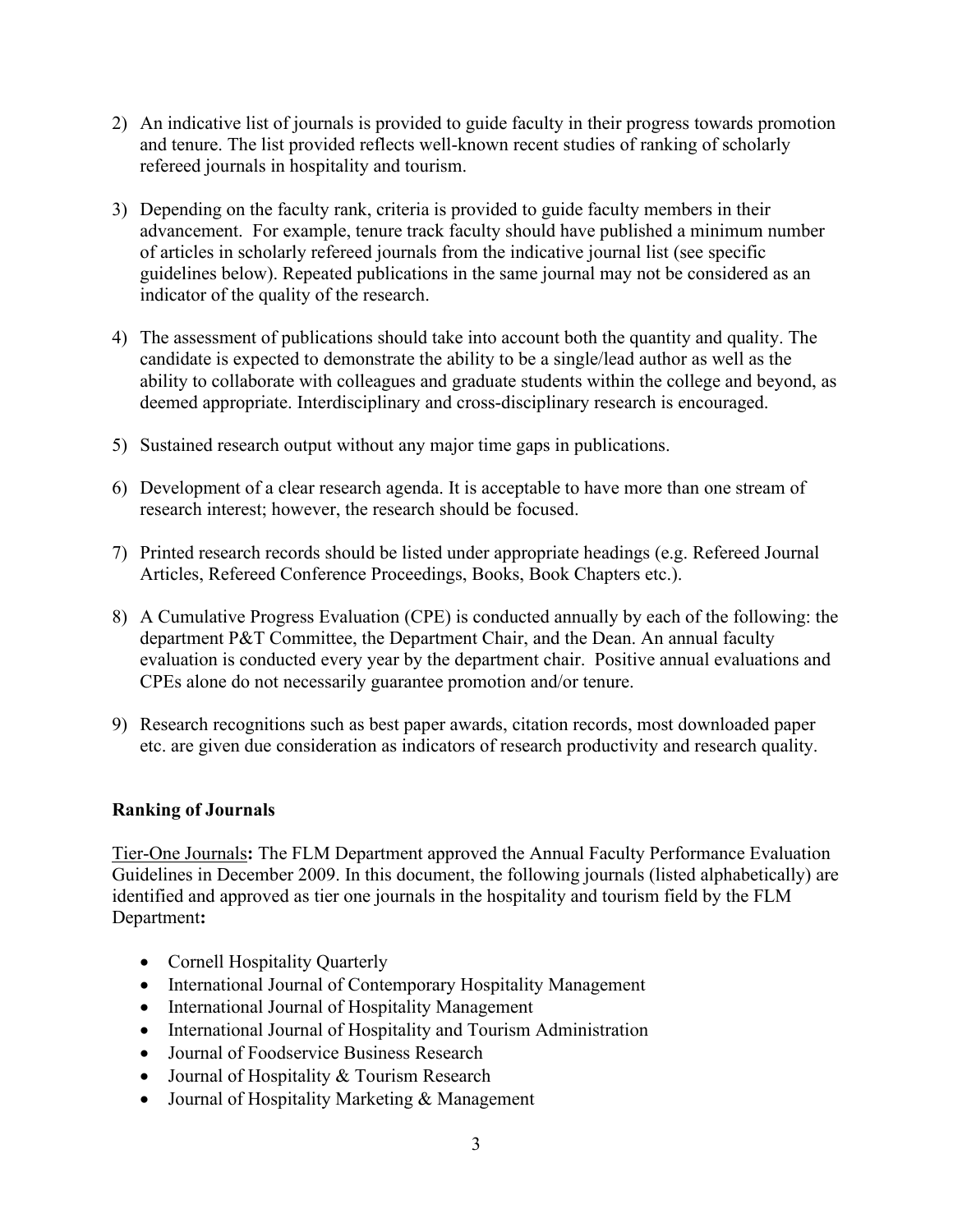• Journal of Human Resources in Hospitality & Tourism

If a faculty member publishes a refereed journal article in a tier-one journal in other fields, which may include but is not limited to economics, strategic management, marketing, HRM, services management, information technology, and organizational behavior; such a refereed article may be accepted as a tier-one journal article. However, the faculty member must provide evidence (e.g. the journal is included in the Social Science Citation Index) that the respective journal employs a double blind review process and the journal is also accepted as a tier-one refereed journal in that respective field. The Department Chair and the Department P&T Committee can make the final decision based on the evidence provided.

Second-Tier Journals**:** In addition to the above list of first-tier journals, there are many other refereed journals in the hospitality and tourism field as well as in other fields. When a faculty member publishes a paper in a refereed journal outside the above list, it can be accepted as a second-tier journal article as long as the faculty member provides evidence that the respective journal employed a double blind review process before accepting the paper.

## **Research Activity Standards**

The objective of these standards is to promote active involvement of every faculty member in scholarly activities that extend knowledge and its application in the discipline. In order to realize this objective, the faculty will be assessed on a steady stream of scholarly and creative activity from two specific categories:

- 1. Scholarship of discovery activities which include:
	- Sustained research output
	- Evidence of a clear research agenda
	- Blind review (refereed) published and/or accepted articles in top tier academic journals
	- Peer reviewed books, book chapters, monographs, proceedings, or presentations
	- Refereed conference presentations
	- Non-peer reviewed books, monographs, proceedings, or presentations
	- Funded or submitted external grant or contract proposals
	- Evidence of collaboration with other individuals in and beyond UCF
- 2. Scholarship of integration and application activities which include:
	- Writing for non-specialists (professional magazines) by conveying associated research outreach material
	- Professional development programs
	- Consultation with and/or providing technical assistance for organizations and agencies

The committee considers it important to provide some standards as to the levels of accomplishment of the faculty. For this purpose, faculty members should meet the set of criteria according to the rank listed below or clearly document performance in some criterion to compensate for the absence of another.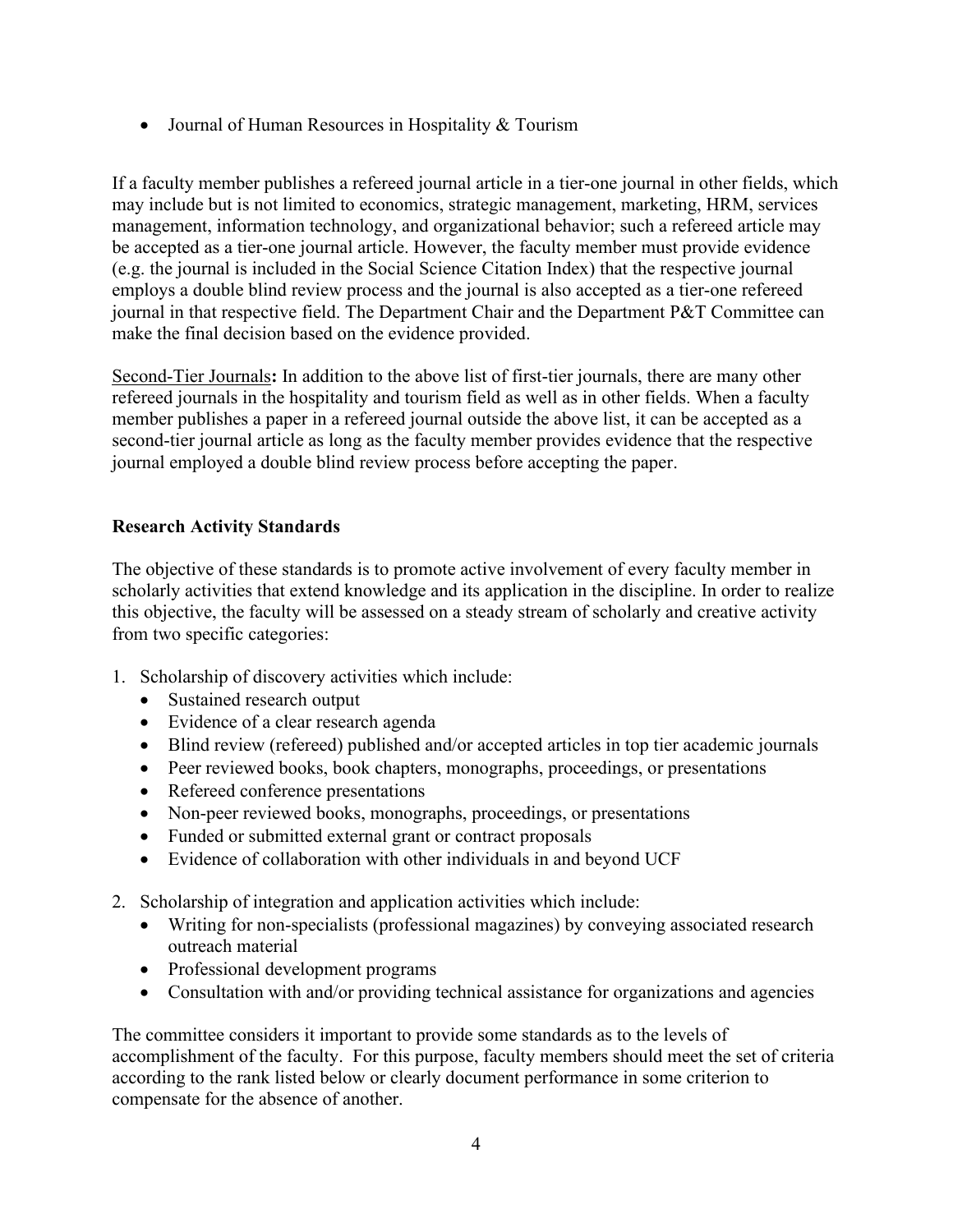In the evaluation of a candidate's qualifications for tenure and promotion to Associate Professor, accomplishments relevant to the criteria for promotion occurring any time during the period will be considered since the candidate's hire at UCF and completion of her/his final degree. In the evaluation of a candidate's qualifications for promotion to Full Professor, accomplishments relevant to the criteria will be considered from the standpoint of the entire record. There are two headings in each category by rank: (1) primary expectations and (2) secondary expectations. Each candidate must meet the minimum listed under the primary expectations and some of the secondary expectations.

An *Assistant Professor* should comply with the following guidelines in order to become eligible for promotion to Associate Professor and tenure based on a teaching load of required number of undergraduate classes per year (Fall and Spring semesters) or an equivalent load of undergraduate and graduate classes:

Primary Expectations (all 5 required)

- Publish or have in press at least 12 articles in refereed academic journals or scholarly books.
- Publish at least six of the required 12 articles in tier one journals
- Be a single author of at least one journal article
- Be the first author of at least two journal articles
- Submit at least two grant (internal or external), professional development, or consultancy contract proposals

Secondary Expectations (minimum of 3 out of 7 required)

- Conduct refereed stand up presentations at national / international conferences
- Secure an internal or external research grant/contract
- Publish research articles with graduate students if appropriate
- Publish articles/columns in professional magazines
- Receive at least 20 citations from other scholars
- Complete conference reports, book reviews, and encyclopaedia entries
- receive recognition for research (e.g. best paper award from a journal or a conference)

An *Associate Professor* should comply with the following guidelines in order to become eligible for promotion to Professor:

Primary Expectations (all 6 required)

- Publish or have in press at least 30 articles in refereed academic journals or scholarly books.
- Publish at least 15 articles in tier one journals
- Be a single author of at least four journal articles
- Be the first author of at least eight journal articles
- Secure at least \$50,000 in grants and/or contracts
- Be recognized nationally and/or internationally as a leader in the chosen research area. This will be evidenced by accomplishing some of the following: serving on editorial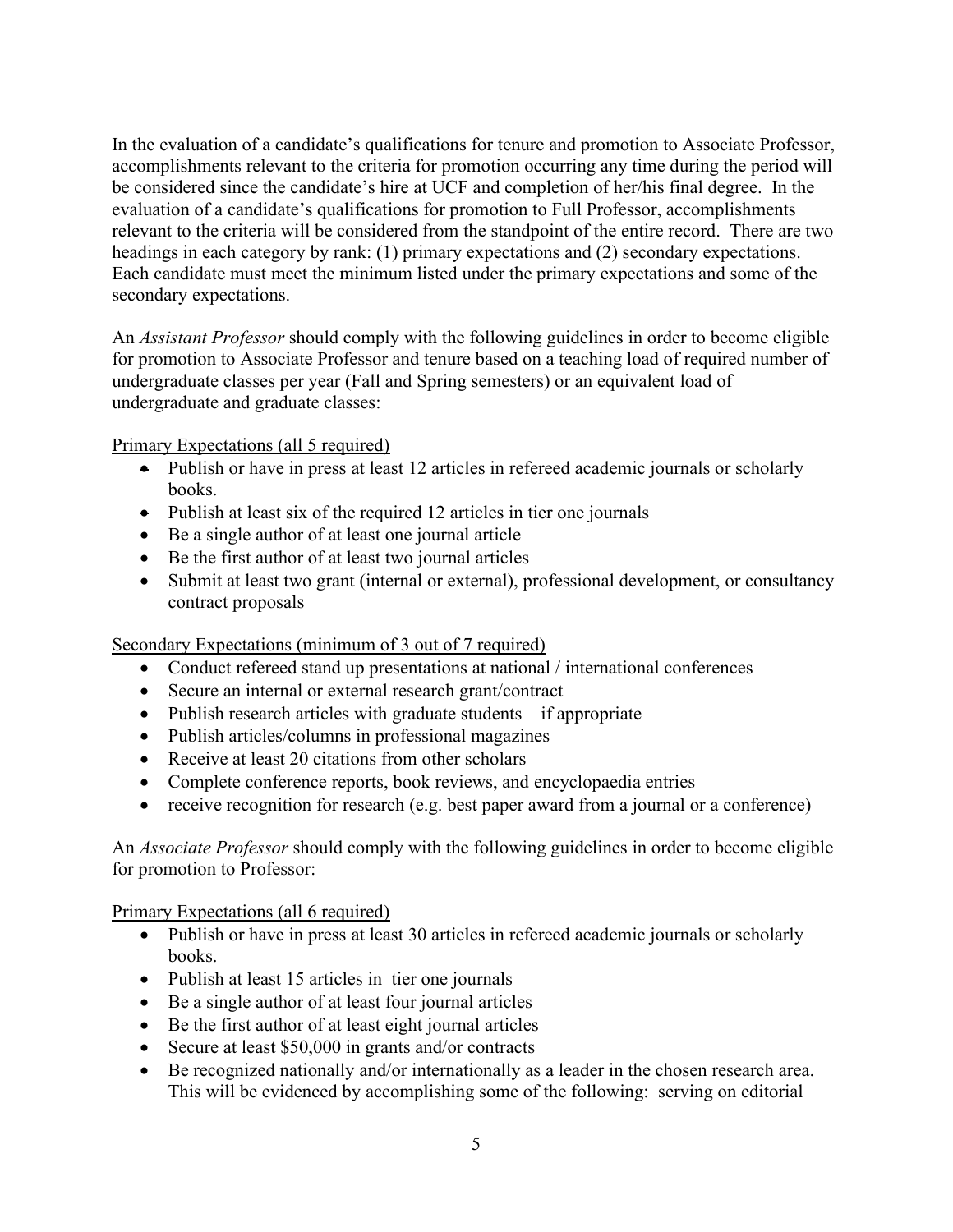boards of top refereed journals, being an editor of a journal, serving on scientific committees of conferences, speaking on panels at conferences, being invited as a keynote speaker at international conferences, and receiving research, teaching, or service awards.

Secondary Expectations (minimum of 5 out of 8 required)

- Have a continuous pattern of refereed stand up conference presentations
- Receive at least 50 citations from other scholars and researchers
- Provide evidence of collaboration with high level scholars from external institutions
- Show evidence of publishing with graduate students and serving on graduate committees
- Include evidence of publishing with junior faculty
- Complete conference reports, book reviews, and encyclopaedia entries
- Organize a conference/event (regional, national, international)
- Receive recognition for research (e.g. best paper award from a journal or a conference)

## **PRINCIPLES AND CRITERIA FOR EVALUATING TEACHING PERFORMANCE**

This section is related to the assessment of the professional growth and achieved competence in the area of teaching. Exceptional teaching is a defining characteristic at the University of Central Florida, and is recognized as an important dimension for achieving institutional excellence. The vision of the university is to provide high-quality, broad-based education and experience-based learning contributing to student development and leadership growth. One primary goal of the university is to offer the best undergraduate education available in Florida. A strong and welldesigned university teaching profile strengthens the caliber of the university's graduates, increases funding from external sources and enhances the institution's leadership role in the community.

## **Criteria for Teaching Performance**

Evidence of high quality teaching performance is based on sound pedagogy and inclusive of syllabi and course contents that are updated each semester, performance assessment of students, use of appropriate technology, use of experiential learning where appropriate, peer evaluations, and content that is based on literature/empirical evidence. Evidence must include student evaluations for all courses taught. The record should demonstrate activities aimed at continuous improvement. The following factors will be considered:

- When appropriate, syllabi should reflect standards of accrediting agencies or professional organizations
- Serving as the faculty liaison between the university and a school or appropriate agency
- Advising, mentoring, serving as a member of thesis or dissertation
- Documentation demonstrating that student and collegial feedback is used to improve instruction regularly
- Evidence of modeling the reflective teaching process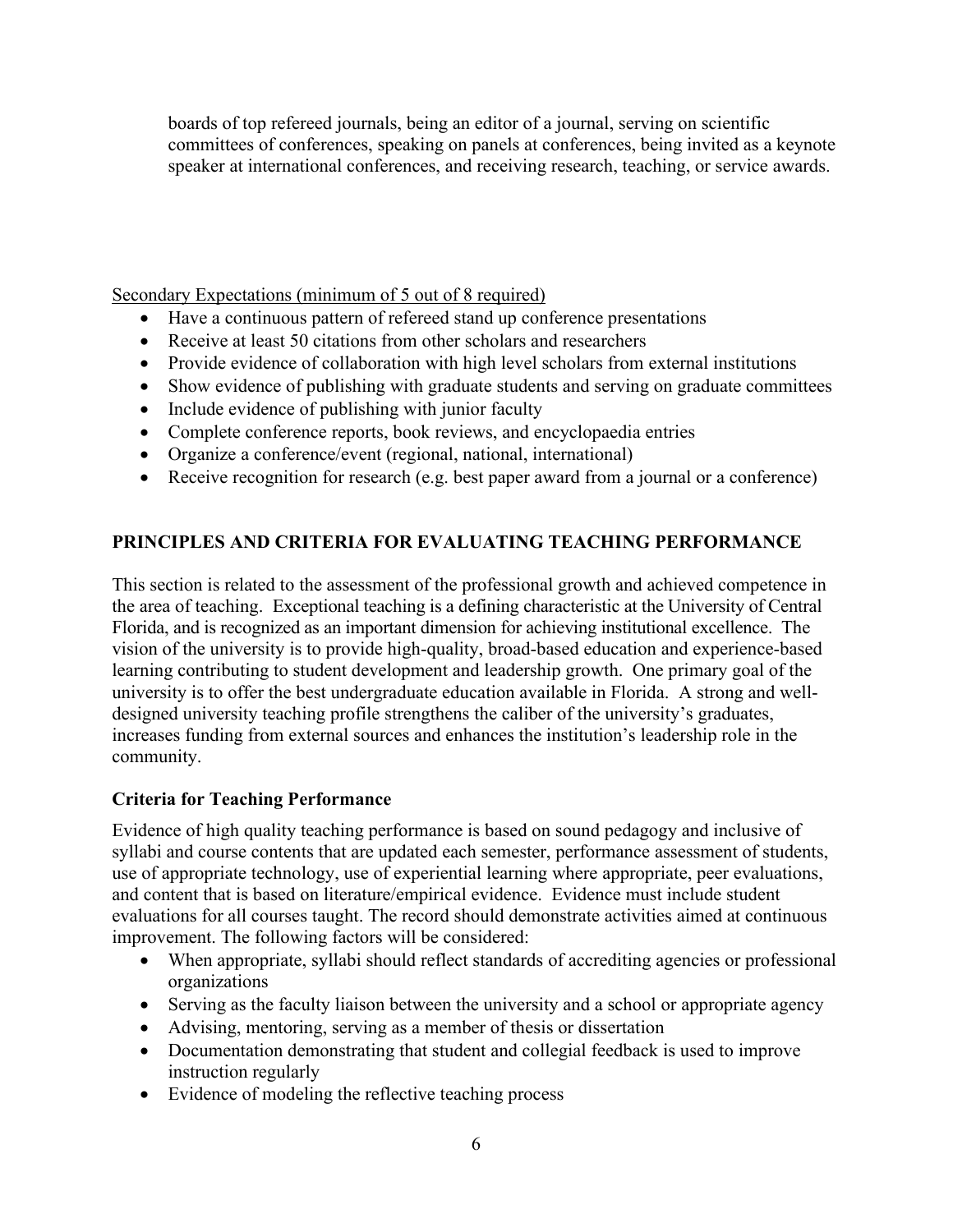- A) Classroom Instruction
	- a) Syllabi and course material (examinations, assignments, and other material contained in the end-of-term course packs)
	- b) Record of teaching courses in multiple teaching modalities (e.g. face to face, mixed mode, W and V modes)
	- c) Record of teaching small and large classes
	- d) Record of teaching lower level and upper level classes
	- e) Record of teaching graduate classes
	- f) Student evaluations
	- g) Chair and/or peer evaluations
- B) Curriculum, Course, and Program Development
	- a) Development, improvement, or revisions of course content, materials, and/or teaching methods
	- b) Introduction of innovative new courses
	- c) Program planning, development, and evaluation
	- d) Publications of pedagogic articles, textbooks, and laboratory manuals
	- e) Developing on-line courses and material
	- f) Industry immersion, such as participating in webinars, site visits, and industry advisory boards
- C) Teaching Awards
	- a) University teaching awards
	- b) College teaching awards
	- c) Industry related teaching awards
	- d) Student organization teaching awards
	- e) Other similar awards
- D) Graduate Student Development
	- a) Chairs Doctoral committees
	- b) Chairs Masters committees
	- c) Serves on committees for a Masters or Doctoral students
	- d) Graduate student research/independent study supervision
	- e) Mentoring graduate teaching assistants
	- f) Publications, awards, conference presentations of students under faculty supervision
- E) Undergraduate Student Development
	- a) Honors thesis supervision
	- b) Honors thesis committee member
	- c) Undergraduate student research/independent study supervision
	- d) Publications, awards, conference presentations of students under faculty supervision
	- e) Student mentoring, such as RAMP
- F) Supplemental Instruction
	- a) Student advising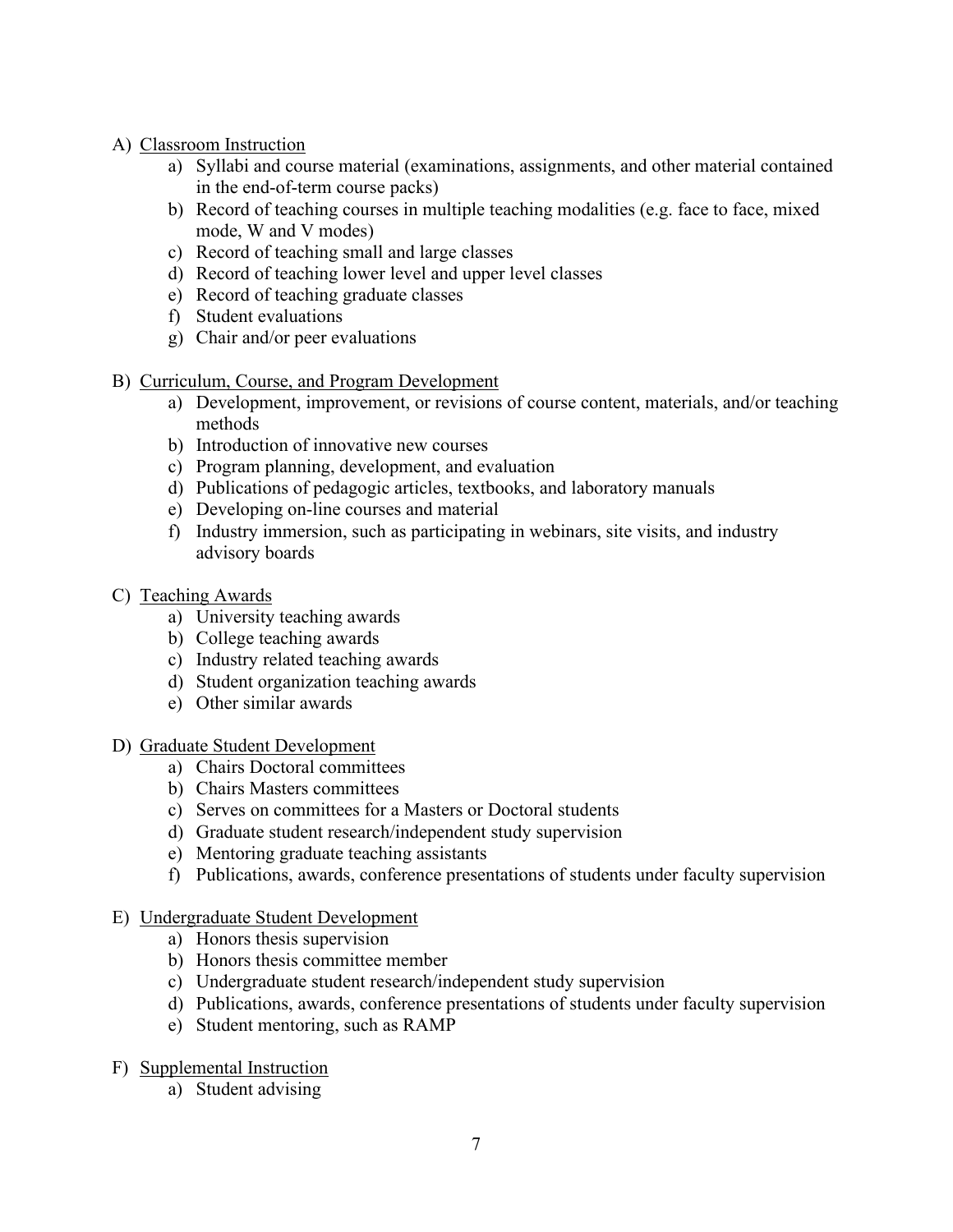- b) Conducting help sessions for students
- c) Teaching and working with students outside the regular classroom
- d) Coordinators of multi-section classes and laboratories

## G) Other

- a) Organization of conferences/workshops related to scholarship of teaching and learning
- b) Participation in conferences/workshops scholarship of teaching and learning
- c) Individual Professional Development efforts such as professional diplomas

An *Assistant Professor* should comply with the following aforementioned guidelines in order to become eligible for promotion and tenure. More specifically:

Primary Expectations (all three required)

- Evidence of excellence in the quality of instruction. Such evidence may include student perception of instruction (SPI) evaluations, course syllabi, course examinations, grade profiles of courses taught, peer reviews, or other information, which reflects the quality of instruction provided by the faculty member
- Evidence of course development and revisions
- Evidence of working with undergraduate and/or graduate students

Secondary Expectations (optional)

- Publish a chapter in a textbook
- Publish or have in press a textbook

An *Associate Professor* should comply with the following aforementioned guidelines in order to become eligible for promotion to full professor. More specifically:

Primary Expectations (all three required)

- Evidence of excellence in the quality of instruction. Such evidence may include student perception of instruction (SPI) evaluations, course syllabi, course examinations, grade profiles of courses taught, peer reviews, or other information which reflects the quality of instruction provided by the faculty member
- Evidence of course development and revisions both at the undergraduate and graduate levels (where appropriate)
- Evidence of serving on graduate students' thesis and dissertation committees

Secondary expectations (optional)

- Publish or have in press a textbook
- Publish a chapter in a textbook

# **PRINCIPLES AND CRITERIA FOR EVALUATING FACULTY SERVICE PERFORMANCE**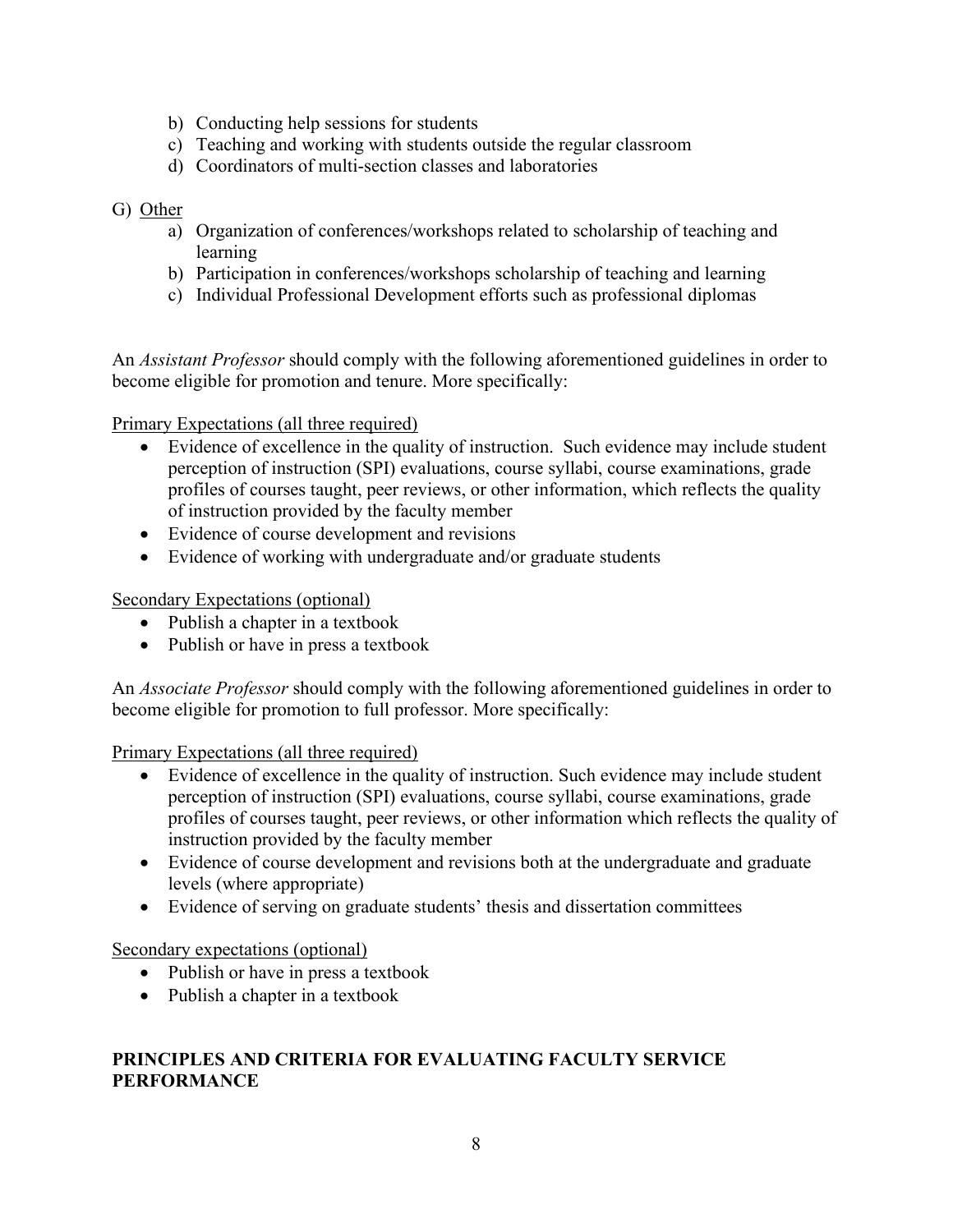This section is related to the assessment of the professional growth and achieved competence in the area of service. It is expected that all faculty members will serve in the following areas:

- Activity devoted to the administration of the Department, College, and the University. Examples include the following:
	- o University committee active member, serve on faculty senate, active college committee member, active department committee member, faculty advising of student clubs, Voluntary university/college service activities/events and student association award (non-teaching) by a SGA recognized association
- Activity that facilitates the objectives of the Department, College, and the University.
- Participation in professional organizations related to faculty members' disciplines) or general faculty roles. Examples include the following:
	- o Industry or community association/organization membership, committee member, board member, chair or president
	- o Industry key note speaker or panel speaker
	- o Active participation in an industry/community event, industry/community service award, non-funded industry or community research project, and industry print or electric media
- Serving on journal editorial boards, being an editor, serving on scientific committees of conferences. Examples include the following:
	- o Editor of a book of academic papers, non-referred conference proceedings, and academic journal
	- o Guest editor/Associate editor of a special issue for an academic journal
	- o Editorial Board Member or Associate Editor of an academic journal
	- o Ad-hoc reviewer academic journal
	- o Editor of refereed conference proceedings
	- o Chair/Co-chair of national/international research conference
	- o A national/international conference committee member
	- o Reviewer for national or international conference
- Participation in conferences, workshops, seminars and acquisition of academic degrees/certifications designed to enhance competence and understanding of scholarly or academic material.
- Developing new ways to improve performance and make contributions to the Department, College, and University.
- Activity which utilizes professional background and expertise in the community outside of the University.

Other activities may be included by negotiation or special circumstances recognized by the Department Chair. With the exception of invitations of distinction, any unassigned activities